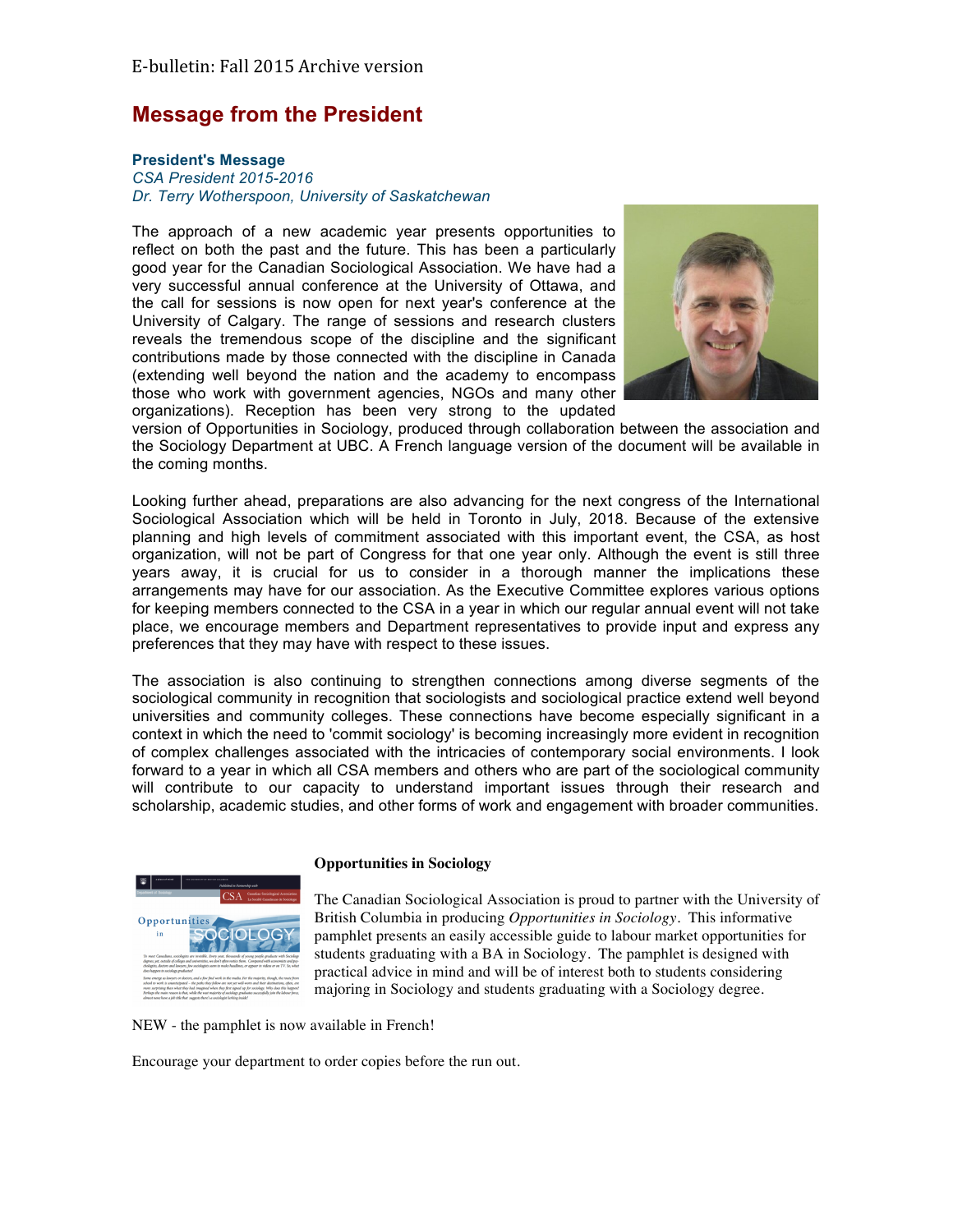# 2016 Annual Conference



51st Annual Conference of the CSA-SCS

Join us at the University of Calgary May 30 to June 3, 2016. Our association along with

70 others come together annually as part of the CFHSS Congress.



The Call for Session Proposals opened September 14 and we invite submissions from within and outside of academia in English and/or French.

# Student Concerns Subcommittee

Hi everyone!

We hope that your term is off to a good start. We'd like to hear from you regarding any items you wish to bring to the attention of the student concerns subcommittee. Also, soon we'll be soliciting feedback on workshops and sessions you'd like to see at the Annual Conference. If you have any ideas about sessions for Congress or are interested in being involved please contact your regional rep: Western - Rebecca Nelems; Central - Louise Birdsell Bauer; and Eastern - Laura Winters

We have also started a listserv for student members of the Canadian Sociological Association. We are hoping that this will serve to advertise different workshops and to open conversation that Canadian Sociological students are interested in.

#### **New for 2015-2016**

The Canadian Sociological Association will be launching a new Student Department Rep program similar to the current Department Rep program. More information in the weeks to come!

# Research Cluster Spotlight

#### **Sociology of Culture**

The Sociology of Culture research cluster in the Canadian Sociological Association was formed in 2013. Since then, we have enjoyed membership growth and organized several successful sessions at the annual meetings of the CSA at Congress in 2014 and 2015. The goal of the research cluster is to provide an institutional base within the CSA for the growing area of research about culture, to help co-ordinate Sociology of Culture panels at annual meetings of the CSA, and to reach out to scholars working in related fields and disciplines. We have a website and mailing list to connect cultural sociologists in Canada and abroad, and to aid in the dissemination of research within the scholarly community. We look forward to developing the cluster further in the coming year and to seeing you in Calgary at the 2016 meetings of the CSA at Congress!

We invite interested faculty, students, and independent scholars to join the cluster by emailing on of the cluster organizers: Allyson Stokes, Kim deLaat, Diana Miller, or Benjamin Woo.

#### **Sociology of Development**

The Sociology of Development Research Cluster of the Canadian Sociological Association was formed at the 2014 CSA Annual Meetings, and aims to build a network of sociologists in Canada with a common interest in development, broadly defined.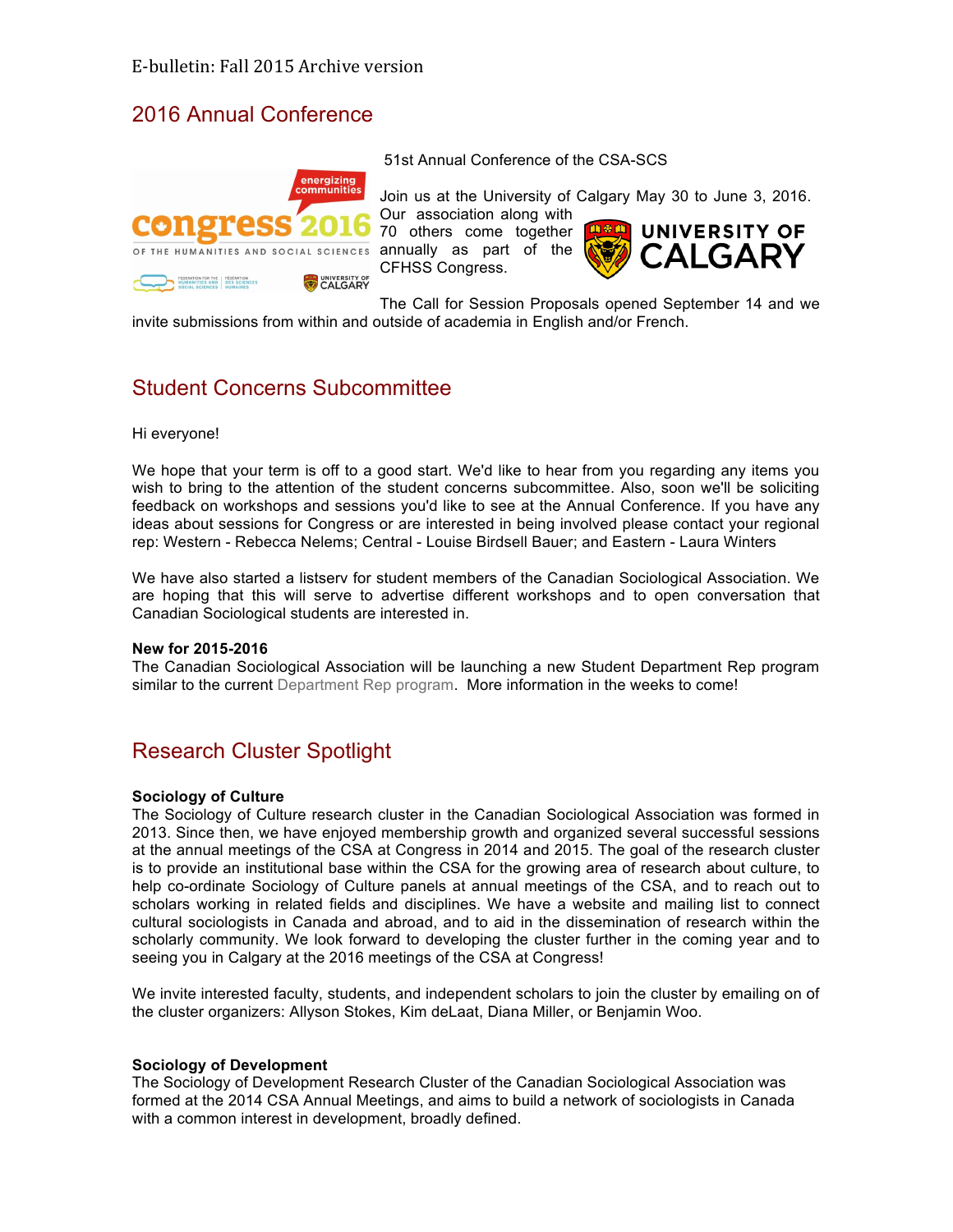The cluster organizes panels on the sociology of development annually at the CSA Conference, awards a graduate student paper prize, shares news via the CANDEVSOC listserv, and liaises with other groups working on development issues and research in Canada and beyond.

For more information, or to join the CANDEVSOC listserv, please contact the cluster coordinator for 2015-2016: Liam Swiss or visit the cluster website.

# Connecting Sociology Departments

#### **Concordia University** *Beverley Best*

Two positions have been posted in the Department of Sociology and Anthropology. Sexuality and/or Kinship Organization, Innovation and the Workplace



#### **University of Manitoba** *Lori Wilkinson*

#### In Memoriam

The department is saddened to announce the passing of Dr. Nick Tavuchis (November 2 1934-April 2 2015). Nick came to our department in 1975 after teaching for several years at Cornell University. Trained at Columbia University under the supervision of William J. Goode and  $\overline{U}\text{NIVE}$ RSITY Robert K. Merton, he was a prominent and charismatic member of our department till his retirement in 1999.

OF MANITOBA

#### Retirement

Rod Kueneman has retired after over 40 years of teaching at the University of Manitoba.

## **Memorial University of Newfoundland**

*Liam Swiss*

In fall 2015, Memorial Sociology is honoured to host long-time climate watcher and a founder of environmental sociology, Dr. Riley E. Dunlap. Dr. Dunlap will deliver the 2015 Henrietta Harvey Distinguished Lecture on October 1st on the subject of the climate change denial movement.

MUN Sociology is pleased to welcome Dr. Adrienne Peters (PhD Simon Fraser) as a Visiting Assistant Professor. Dr. Peters is a Criminologist with a focus on youth crime and young offenders.

Dr. Max Liboiron has been awarded two recent research grants:

- Monitoring Marine Plastics in Canada's North, The Marine Environmental Observation Prediction and Response Network (MEOPAR), 2015-2017. \$137,600.
- Action Research Methodologies for the Anthropocene: Knowing Ocean Plastics Through Participatory Citizen Science. SSHRC Insight Development Grant, 2015-2017. \$73,350.

The Department of Sociology is also accepting applications for three different positions.